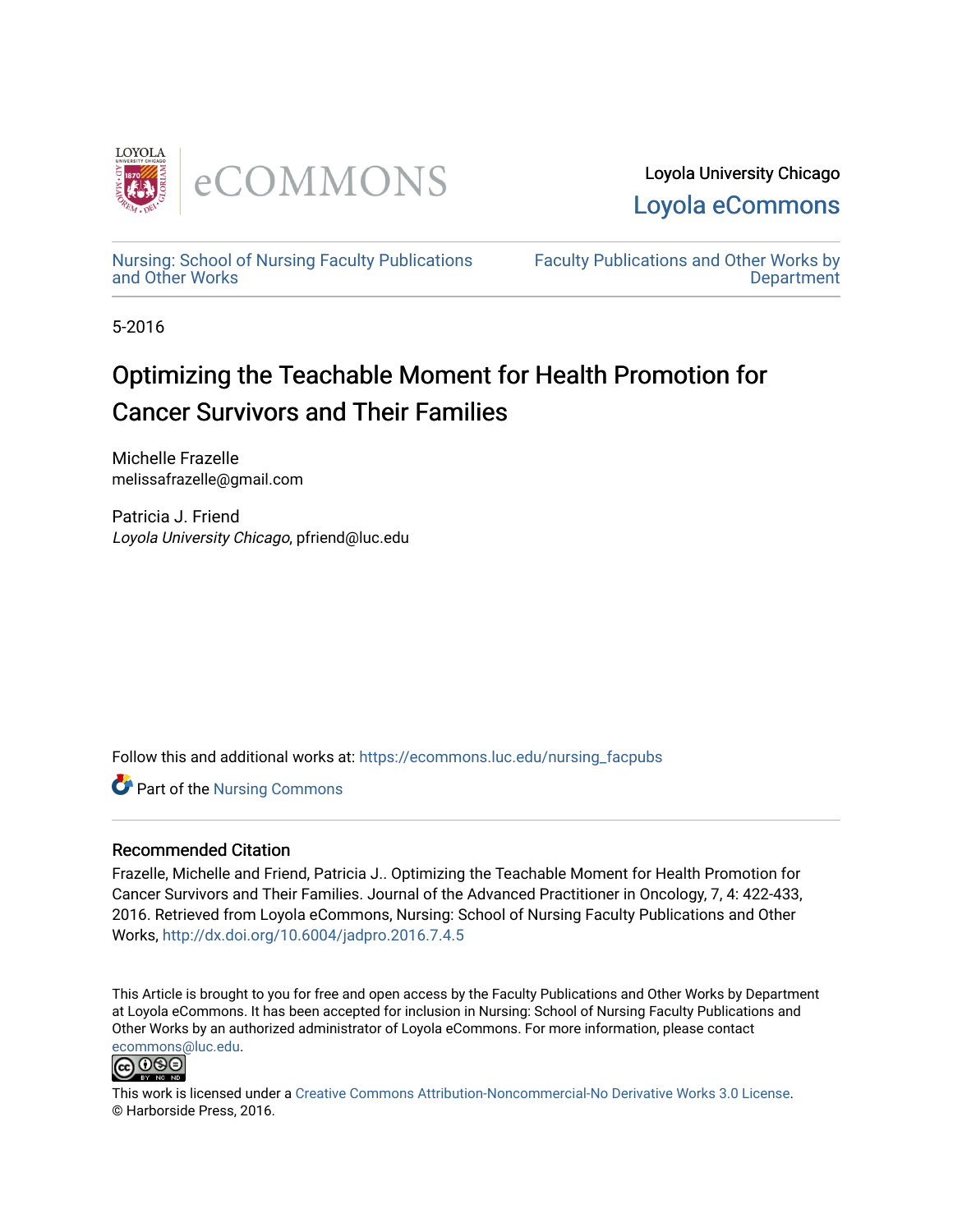Section Editors: Heather M. Hylton and Wendy H. Vogel

# Optimizing the Teachable Moment for Health Promotion for Cancer Survivors and Their Families

MELISSA L. FRAZELLE, MSN, APN, FNP-BC, OCN®, and PATRICIA J. FRIEND, PhD, APN-CNS, AOCNS®, AGN-BC

From Loyola University Chicago, Marcella Niehof School of Nursing, Chicago, Illinois

Authors' disclosures of potential conflicts of interest are found at the end of this article.

Correspondence to Melissa L. Frazelle, MSN, APN, FNP-BC, OCN®, Loyola University Chicago, Marcella Niehoff School of Nursing, 1032 West Sheridan Road BVM Building, Room 800, Chicago, IL 60660.

E-mail: melissafrazelle@gmail.com

doi: 10.6004/jadpro.2016.7.4.5

© 2016 Harborside Press®

**DEREVIED SERVIER CONCRETED STATES (STAR)**<br>
tection, and treatment,<br>
70% of patients with<br>
cancer are living 5 years or longer, vances in screening, detection, and treatment, 70% of patients with

comprising 4% of the US population (Demark-Wahnefried et al., 2015). As of January 2014, the American Cancer Society (ACS) had estimated that there were approximately 14.5 million cancer survivors in the United States, and that this number is expected to increase to approximately 19 million by 2024 (ACS, 2014; see Figure 1).

The growing cancer survivorship population is also impacted by the increase in the older adult population aged 65 years and older; this population, which is the most susceptible to cancer, is expected to double by the year 2030 (Institute of Medicine [IOM], 2013). Therefore, as the number of adult cancer survivors grows, long-term cancer survivorship care and follow-up are going to fall on advanced practitioners (APs) to bridge the gap between oncology and primary care physicians (Furlow, 2015). JAdv Pract Oncol 2016;7;422–433 **roidism (Edgington & Morgan, 2011). roidism (Edgington & Morgan, 2011).** 

The IOM report, "From Cancer Patient to Cancer Survivor: Lost in Transition," was one of the first documents to propose key recommendations to improve the quality of survivorship care. The IOM defines survivorship care as the period of care following completion of primary treatment (IOM, 2006). A cancer "survivor" is defined as an individual with cancer from the time of diagnosis through the balance of his or her life (IOM, 2006). Many guidelines refer to 5 years posttreatment as the official survivorship mark; however, for the purposes of this article, survivorship is considered the time after completion of active treatment.

Cancer survivors and their providers are concerned with cancer recurrence and secondary cancers due to survivors' increased risk compared with the general population (Weaver, Jessup, & Mayer, 2013). Cancer survivors also have a higher risk of developing comorbid conditions, such as dyslipidemia, obesity, diabetes, premature menopause, decreased bone mass, hypertension, and hypothy-

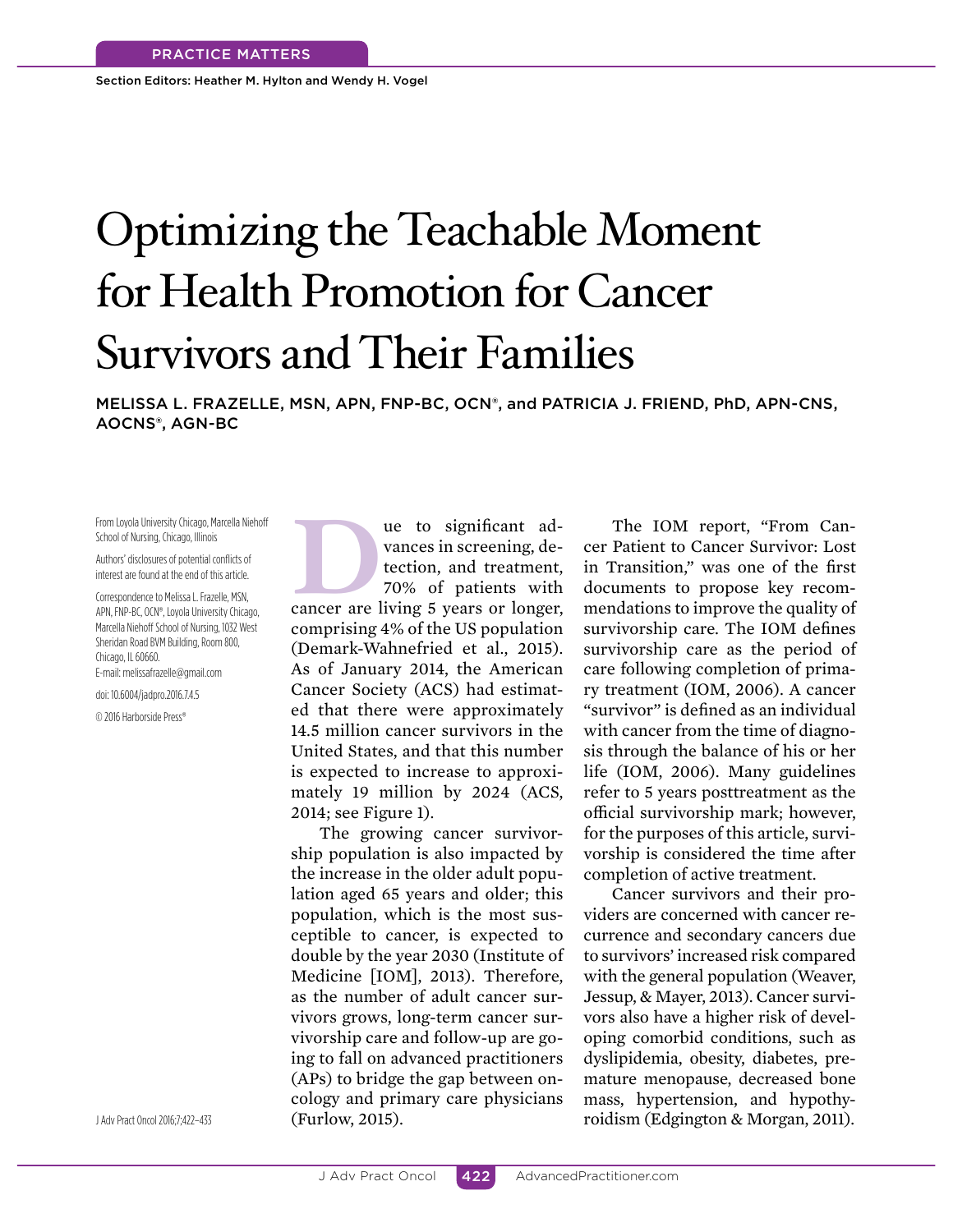Despite similar lifestyle behaviors, research has found that individuals with a history of cancer have a higher prevalence of chronic conditions, even when compared with age- and sex-matched controls (Berry et al., 2014). In fact, the majority of cancer survivors have at least one comorbid condition, and many adult cancer survivors die of chronic disease, such as cardiovascular disease, stroke, or diabetes complications, rather than cancer itself (Ganz, 2011; Wolin, Dart, & Colditz, 2013). Therefore, survivors are not only trying to lead normal healthy lives free of recurrence, but also free of chronic diseases (IOM, 2013).

Recent Survivorship Guidelines from the National Comprehensive Cancer Network (NCCN, 2015b) focus on late and long-term efects, as well as preventive risk-reduction strategies via lifestyle changes. This approach represents an expanded focus from mainly disease surveillance to encompass active risk reduction via modifiable lifestyle changes (Beck & Mooney, 2015; Edgington & Morgan, 2011; Taylor & Monterosso, 2015).

# **THE TEACHABLE MOMENT FOR PATIENTS AND FAMILY MEMBERS**

The nature of the survivorship period presents a unique opportunity for patients with cancer and their families, because overcoming cancer induces a trauma-like experience and disrupts the lives of patients and their families (Bell, 2012). This period after active treatment is considered a "teachable moment," the time frame following a health event in which a patient is most conducive to lifestyle changes. Research suggests that cancer survivors are often highly susceptible to messages about the role of lifestyle during the survivorship period and tend to see this as a way of being in control over the possibility of recurrence (Bell, 2012). The literature also suggests that cancer survivorship can be considered a teachable moment for families because of the shared experience (Breitkopf et al., 2013). Not only are family members dealing with the stress of a loved one having cancer, many now have the burden of being a caregiver. In addition, many family members may have genetic or environmental risk factors they need to consider, further motivating them to lead healthier lives during this time (Beck & Mooney, 2015). Therefore, survivorship is a crucial time to transform the lifestyle



**Figure 1.** Estimated number of cancer survivors in the United States. Information from the National Cancer Institute. Adapted from www.cancer.gov/ (2016).

behaviors of patients and families and maximize their chances of avoiding recurrence of cancer as well as developing primary cancers/secondary cancers and chronic diseases.

Multiple studies have found that patients and family members of cancer survivors express strong intentions to engage in health-promoting behaviors related to physical activity and nutrition during the posttreatment transition (Mazanec, Flocke, & Daly, 2015), with interest in participating in risk reduction and family-based health promotion programs (Breitkopf et al., 2013; Cooley et al., 2013). Heightened receptivity to make healthy behavior changes makes this an ideal time to introduce and deliver evidencebased interventions aimed at modifiable risk factors (Bell, 2012). "Teachable moments" do not automatically lead to behavior change; rather they need to be a deliberate and intentional part of the patient teaching and consultation. Advanced practitioners need to optimize this underused window of opportunity to employ family-based strategies to encourage health promotion interventions (Mazanec et al., 2015).

# **HEALTHY SURVIVORSHIP**

As the general population ages and the cancer survivor population increases, there is an urgent need for increased attention and greater coordination of health promotion and disease prevention in survivors (McCabe et al., 2013). The ACS identifies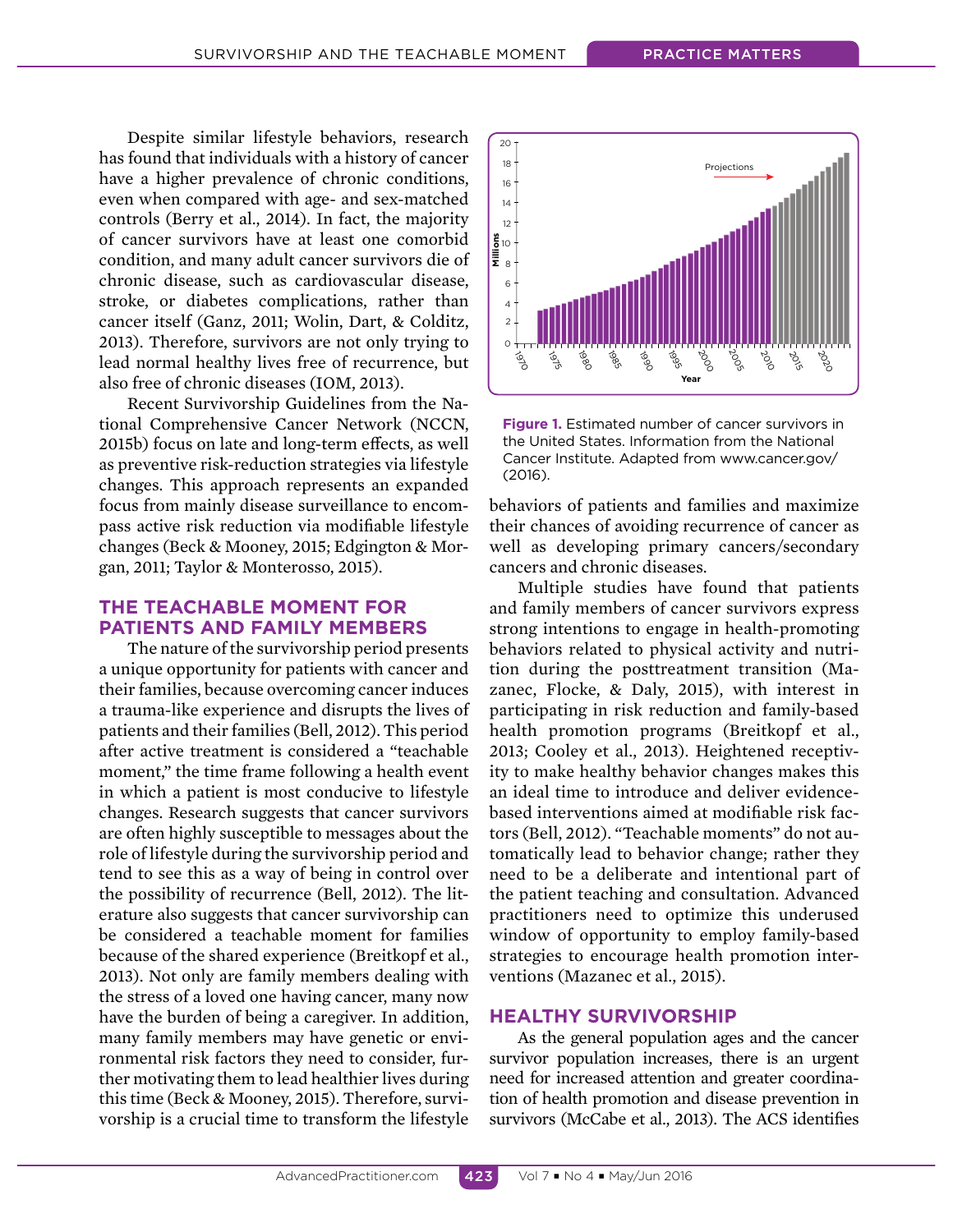the top four modifiable risk factors for cancer prevention and recurrence as smoking, weight control, dietary choices, and levels of physical activity (Kushi et al., 2012). The American Institute for Cancer Research (2015) projects that one-third of the most common cancers in the United States are preventable through a healthy diet, physical activity, and weight management. Another third of cancers are attributable to exposure to tobacco products (Kushi et al., 2012). Thus, approximately two-thirds of US cancer cases are preventable each year, making lifestyle modifications imperative to cancer prevention and overall survival (Lanou & Svenson, 2011).

The most updated ACS Guidelines on Nutrition and Physical Activity for Cancer Survivors (2012) addresses these modifiable risk factors, noting the three main health promotion recommendations for cancer survivors as achieving and maintaining a healthy weight; engaging in regular physical activity; and having a dietary pattern that is high in vegetables, fruits, and whole grains (Rock et al., 2012). The ACS guidelines are congruent with healthy lifestyle recommendations for nonsurvivors and can be applied to family members to optimize health by decreasing their risk of chronic disease and primary cancers.

#### **Smoking Cessation**

The ACS Guide to Quitting Smoking supports that smoking cessation is the single most important step smokers can take to enhance the length and quality of their lives (ACS, 2016). Thus, smoking cessation should be a priority for all cancer survivors and family members, just like the general population (Ligibel, 2012; NCCN, 2015a).

Smoking is an established risk factor for lung, esophageal, and head and neck cancers (Cooley et al., 2013; Ligibel, 2012). A recent meta-analysis demonstrated that cancer survivors who continue to smoke have an increased risk of recurrence and all-cause mortality (Ligibel, 2012). Smoking has also been found to reduce quality of life and increase treatment side efects, as well as increase survivors' risk of chronic diseases such as cardiovascular disease, stroke, and osteoporosis (Wolin et al., 2013). Moreover, smoking cessation has been shown to lower the risk of new primary tumors, metastases, and recurrence, and it can also improve overall treatment response and decrease treatment toxicities (Wolin et al., 2013). Nonsmoking adults whose lifestyles were most consistent with the ACS Guidelines on Nutrition and Physical Activity for Cancer Prevention had a significantly lower risk of dying from cancer, cardiovascular disease, and all causes combined (Kushi et al., 2012). Therefore, it is imperative that survivors and their family members understand the harms of smoking and be encouraged to quit (Karam-Hage, Cinciripini, & Gritz, 2014).

#### **Diet and Nutrition**

In the United States, more than one-third of cancer deaths each year are linked to poor diet and sedentary lifestyle (Kushi et al., 2012). Dietary choices are essential for healthy survivorship. The ACS recommends that survivors follow the ACS Guidelines on Nutrition and Physical Activity for Cancer Prevention. It involves limiting the consumption of processed and red meat (and choosing lean meat and/or fish high in omega-3 instead), eating at least 2.5 cups of vegetables and fruits every day, choosing whole grains that are high in fiber instead of refined products, avoiding processed foods, choosing unsaturated fats over saturated and trans-fats, and limiting consumption of alcohol to 1 drink daily for women and 2 drinks daily for men (Demark-Wahnefried et al., 2015).

These recommendations are based on substantial research demonstrating that a plant-based diet high in fruits, vegetables, whole grains, and some poultry and fish is associated with reduced cancer survivor mortality compared with the "Western" diet, which is high in refined grains, processed and red meats, sugars, and high-fat dairy products (Demark-Wahnefried et al., 2015; Rock et al., 2012). Moreover, substantial evidence suggests that the adoption of a vegan or vegetarian diet can be a useful strategy for cancer prevention, recurrence, and chronic disease (Lanou & Svenson, 2011; McBride, 2015).

A lower intake of saturated and trans-fat in the postdiagnosis diet has been associated with improved overall survival for patients with breast cancer (Beasley et al., 2010). High-fat dairy consumption has been associated with an increased risk of all-cause mortality after breast cancer diagnosis (Kroenke, Kwan, Sweeney, Castillo, & Caan, 2013; Wolin & Colditz, 2013).

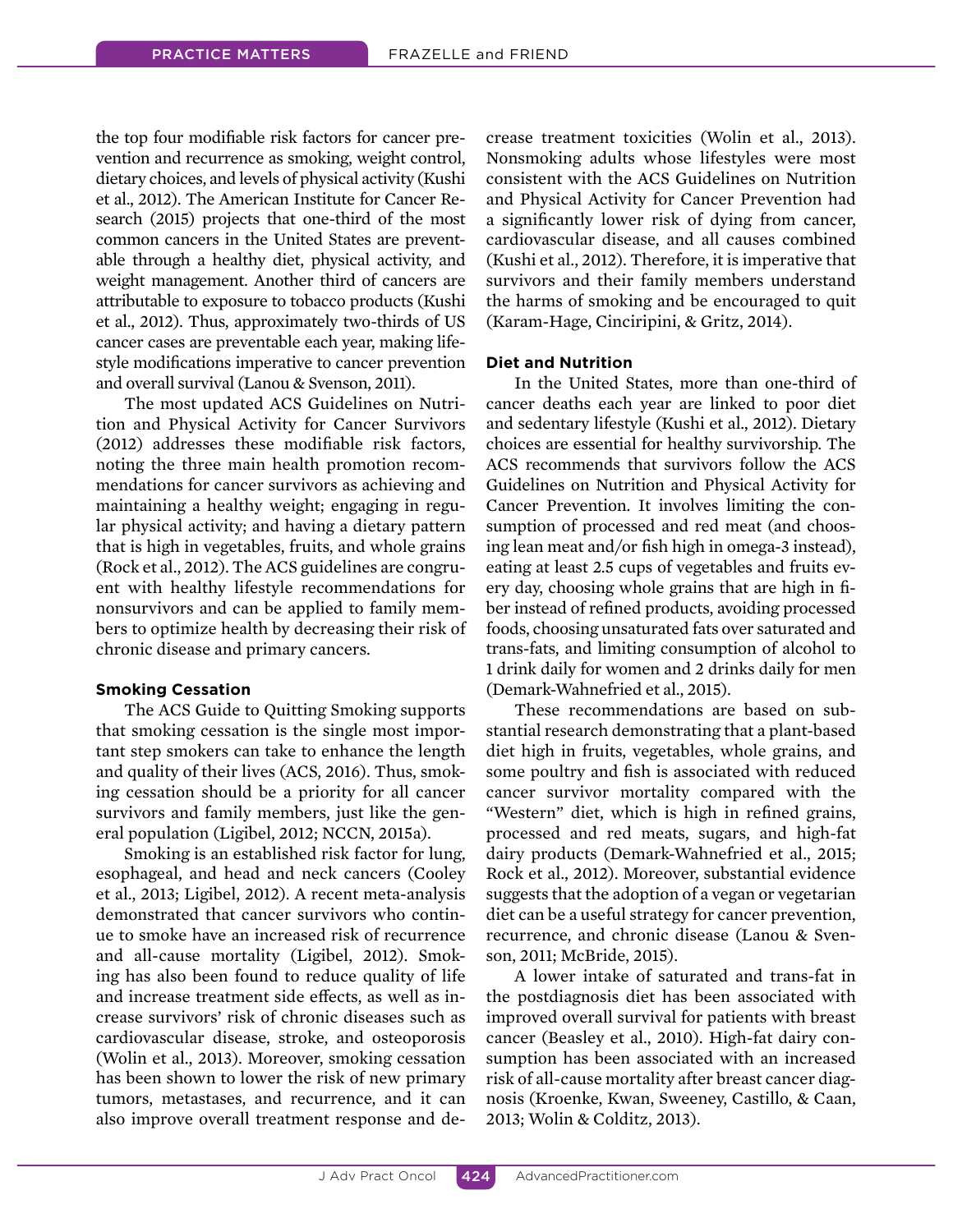High sugar intake has not been proven to directly increase the risk for progression of cancer. However, high sugar intake favors weight gain and diabetes, which is associated with an increased risk of cancers (Rock et al., 2012).

#### **Physical Activity**

The ACS guidelines recommend avoiding inactivity and returning to normal daily activity as soon as possible after a cancer diagnosis. They also suggest survivors follow recommendations for the general population per the US Department of Health and Human Services, including doing aerobic exercise of moderate intensity for at least 150 min/week in divided sessions or engaging in 75 minutes of vigorous exercise or an equivalent combination of both. Resistance strength-training exercise for at least 2 days/week is also recommended for bone health (Rock et al., 2012).

At least 20 observational research studies have shown that higher levels of physical activity can improve overall mortality, lower the risk of cancer recurrence, and improve survival among a range of survivor diagnoses including breast, colorectal, prostate, and ovarian cancers (Rock et al., 2012). The combination of aerobic exercise and resistance training is associated with a lower risk and better control of cardiovascular disease, osteoporosis, and diabetes in the general population, and this translates to the cancer survivorship population (Demark-Wahnefried et al., 2015). Even light-intensity physical activity, such as walking 2.5 miles/hour, has been found to have a favorable association with various biomarkers that are linked to cancer and other chronic diseases (such as hyperlipidemia, diabetes, heart disease, and obesity), including white blood cell counts (WBCs), neutrophils, and insulin resistance (Loprinzi & Lee, 2014).

Vigorous exercise is a newer recommendation from a recent Cochrane database systematic review of 56 trials (Lemanne, Cassileth, & Gubili, 2013). The review demonstrated that including high-intensity aerobic activity, such as jogging, running, and calisthenics, might result in more metabolic benefits than light-intensity aerobic activity, by improving adiposity, insulin resistance, and inflammation (Lemanne et al., 2013). This review also suggests that higher-intensity exercise has greater benefits than low-intensity workouts related to quality of life and treatment side efects. Therefore, if cancer survivors are not already active, they should engage in light-intensity physical activity; and if cancer survivors do not have any contraindications and are active, they should add some vigorous activity to their base of moderate-intensity activity.

#### **Weight Management**

Maintaining a healthy weight is relevant to survivors and family members, considering obesity is an epidemic in the United States and a wellestablished risk factor not only for cancer, but for chronic diseases (Rock et al., 2012). Being overweight and being obese are both acknowledged as increasing the risk of breast, colon, endometrial, gastric, kidney, and pancreatic cancers. Simply being overweight increases survivors' risk of recurrence and reduces the likelihood of overall survival (Rock et al., 2015).

According to caloric restriction research, reduction of caloric intake and energy restriction reduces the risk of cancer in overweight and obese patients (Albini, Tosetti, Li, Noonan, & Li, 2012). Like physical activity, weight-loss interventions also demonstrate improvements in biomarkers linked to cancer risk and outcomes (Demark-Wahnefried et al., 2015). Therefore, weight reduction is recommended for overweight/obese cancer survivors and their family members to decrease recurrence and the risk of cancer.

The ACS weight management guidelines recommend maintaining a healthy weight and a body mass index (BMI) between 18.5 and 24.9 kg/m<sup>2</sup> (Edgington & Morgan, 2011). If a person is overweight or obese, the ACS recommends limiting consumption of energy-dense foods and beverages and increasing physical activity to promote weight loss (Demark-Wahnefried et al., 2015). Research suggests that even if an ideal weight is not achieved, it is likely that any weight loss through healthy eating and exercise is beneficial, with weight losses of 5% to 10% likely having significant health benefits for cancer survivors, just as for the noncancer population (Rock et al., 2012).

# **CURRENT HEALTH BEHAVIORS IN SURVIVORS**

Despite evidence demonstrating the benefits of positive lifestyle practices, a significant por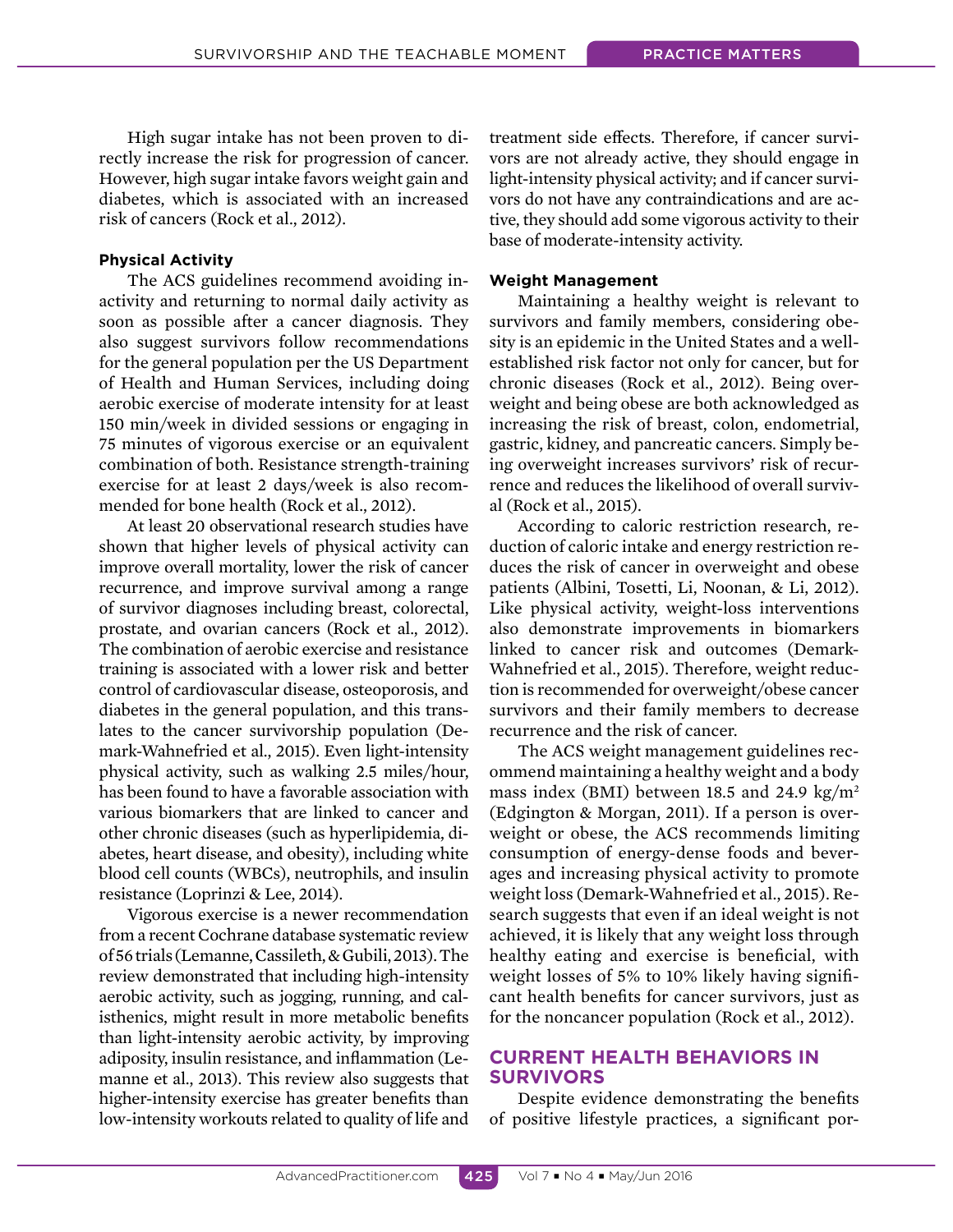tion of cancer survivors do not meet ACS lifestyle guidelines and are inactive, have a poor diet, and/ or are obese. Research suggests that many of these negative health behaviors are present at the time of diagnosis and may become even more evident after treatment (Demark-Wahnefried et al., 2015).

The prevalence of smoking among cancer survivors is similar to that of the US general population, with smoking being the highest among young adult survivors and twice as high among lung cancer survivors (Cooley et al., 2013; Wolin et al., 2013). Risk factors independently associated with persistent smoking in survivors are being female, low income, high-risk alcohol use, high BMI, presence of household members who smoke, and longer duration of smoking (Kim, Kim, Park, Shin, & Song, 2015). Cancer survivors without health insurance also have substantially greater smoking rates than those with health insurance (Burcu, Steinberger, & Sorkin, 2015).

Approximately 70% to 80% of cancer survivors are relatively inactive and do not engage in sFufficient exercise (Loprinzi & Lee, 2014). Survey data noted that cancer survivors aged 20 to 64 years old have a higher prevalence for overweight/ obese status, not meeting physical activity guidelines, and current smoking status than controls (Nayak, Paxton, Holmes, Nguyen, & Elting, 2015). One study found that African American and Hispanic survivors were more likely to have a higher BMI than white survivors; African American survivors were less likely to meet physical activity recommendations; and Native Americans and multiracial survivors were more likely to be current smokers than non-Hispanic white survivors (Nayak et al., 2015). African Americans, women with less education, and older women were more likely to be obese and have more comorbidities (Highland, Hurtado-de-Mendoza, Stanton, Dash, & Sheppard, 2015). Thus, there are researched disparities in adoption of healthy lifestyle behaviors (O'Neill et al., 2013).

On the other hand, there has been some evidence that cancer survivors are making lifestyle changes. In the 2010 LIVESTRONG survey, the majority of survivors reported they made healthy dietary changes and participated in regular physical activity (Low et al., 2014). However, the survey was voluntary and relied on self-reporting, so it might not represent the experiences of all survivors. The LIVESTRONG survey did note important factors associated with greater likelihood of engaging in positive lifestyle behaviors, including higher education, greater knowledge about how to reduce cancer risk, and reporting of more positive emotional benefits in the cancer experience (Low et al., 2014).

# **CANCER SURVIVOR AND FAMILY NEEDS**

A cross-sectional study of 255 survivors revealed that approximately 63% of cancer survivors reported one or more unmet needs (Willems et al., 2015). The ACS's Survey of Cancer Survivors II looked at cancer survivors' unmet needs and found that all survivors were concerned about recurrence and cited a need for more cancer-related information and education (Kaplan, 2015). Another study also found that survivors want more information regarding health-promotion techniques involving diet, exercise, and weight management (James-Martin, Koczwara, Smith, & Miller, 2014).

Survivors and their family members indicate strong intentions to engage in lifestyle changes related to physical activity and nutrition during the posttreatment transition (Mazanec et al., 2015). In the pilot study of lung cancer survivors and their families, readiness to change behaviors within the next 6 months ranged from 63% for physical activity, 73% for diet, and 88% for smoking cessation for survivors and 81% for physical activity, 58% for diet, and 91% for smoking cessation for family members (Cooley et al., 2013).

# **INTERVENTIONS TO SUPPORT POSITIVE HEALTH BEHAVIOR**

Evidence-based interventions to address patients' needs as well as decrease recurrence and comorbidities are evolving considerably, as more studies demonstrate that positive lifestyle behaviors are associated with increased survival from cancer, other medical conditions, and improvement in overall quality of life (Beck & Mooney, 2015). Although some cancer survivors know that healthy lifestyle behaviors play a role in reducing recurrence and comorbidities, their awareness does not always translate into action (O'Neill et al., 2013). Therefore, practical health-promotion interven-

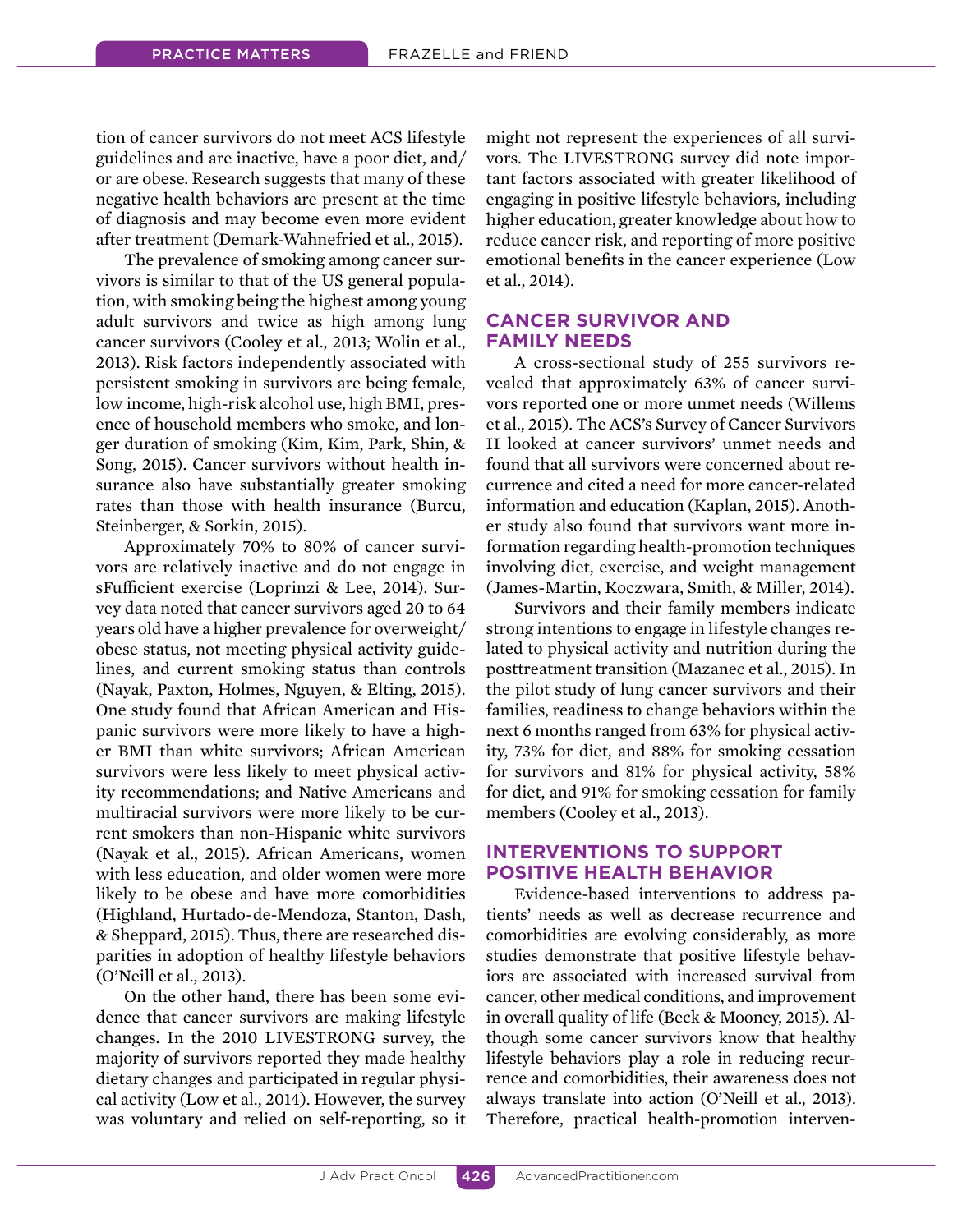tions need to be tailored to patient needs, circumstances, and goals. Evidence suggests that the largest benefits in changing patients' activity behavior come from face-to-face sessions, supervised exercise sessions, clear and challenging exercise goals, behavior-modification techniques, intensive and ongoing contact, written materials to supplement advice, and individual tailoring of interventions.

A recent systematic review and meta-analysis of 14 randomized controlled trials found that highly structured exercise interventions tended to produce the largest behavior change overall, and the largest benefits resulted from interventions supported by phone counseling or e-mail (Bluethmann, Vernon, Gabriel, Murphy, & Bartholomew, 2015). Another systematic review also showed that diet, exercise, and smoking cessation were consistently changed with in-person interventions, including phone and mail contact (Green, Hayman, & Cooley, 2015).

Focusing on survivors' specific health goals could be an efective strategy to help survivors achieve their personal goals, as well as accounting for age, gender, socioeconomic, racial and ethnic, and comorbidity type diferences surrounding the adoption of recommended health behaviors (Highland et al., 2015; LeMasters, Madhavan, Sambamoorthi, & Kurian, 2014; Nayak et al., 2015; Palmer, Bartholomew, McCurdy, Basen-Engquist, & Naik, 2013). Thus, a single approach to implementing health behaviors does not work for every patient, and multiple factors need to be considered when creating practical interventions for patients and their families (Boyajian et al., 2014). See Table 1 for sample strategies to promote healthy lifestyles and Figure 2 for general principles of healthy lifestyles for cancer survivors that should be recommended.

# **Health Promotion/Wellness Programs**

Health promotion/wellness programs specifically for cancer survivors are underway, yet research to identify the most efective means of promoting health-behavior change among cancer survivors is not established (Buchanan, Houston, & Richardson, 2015).

The FRESH START trial, a randomized controlled study of 543 patients with colon and breast cancers, established that durable lifestyle changes in diet and exercise are feasible, as adherence to behavior changes 1 year after the intervention was noted (Demark-Wahnefried et al., 2015). Results of the Exercise and Nutrition to Enhance Recovery and Good Health for You (ENERGY) Trial found that behavioral weight-loss interventions can lead to clinically meaningful weight loss in overweight/ obese survivors and can have favorable efects on physical activity and blood pressure (Rock et al., 2015). Two large randomized trials, Women's Intervention Nutrition Study (WINS) and the Women's Health Eating and Living (WHEL) study, found that a low-fat diet reduced the risk of recurrence and mortality in women with breast cancer in the WINS study and resulted in weight loss in both trials (Ligibel, 2012).

A systematic review of 14 randomized controlled trials demonstrated evidence that exercise interventions for cancer survivors can improve aerobic exercise tolerance at 8 to 12 weeks and even after 6 months. The review suggested that exercise behavior programs should be tailored to the survivor's capabilities, including frequency, duration and intensity of sets, repetitions, and intensity of resistance training, to be most efective (Bourke et al., 2014).

Evidence exists that smoking cessation programs addressing multiple health behaviors have been associated with successful behavioral change in survivors and family members (Cooley et al., 2013; see Table 2). A recent study found that survivors' perceptions of the risks of smoking on their prognosis, knowledge of the severity of health problems from smoking, cessation barriers, and the benefits of quitting are appropriate targets for interventions for survivors continuing to smoke (Westmaas, Berg, Alcaraz, & Stein, 2015). Patient engagement is crucial for optimal results for quit rates (Burcu et al., 2015; See Table 2 for the "5 As" of Brief Intervention for Smoking Cessation).

# **Family Influence**

Targeting survivors' family members may enhance adoption of healthy behaviors, because cancer is a shared experience and health behaviors tend to cluster within families (Cooley et al., 2013). Family members can have a positive influence on survivors' health behaviors, including weight-loss behaviors, smoking cessation, and engagement in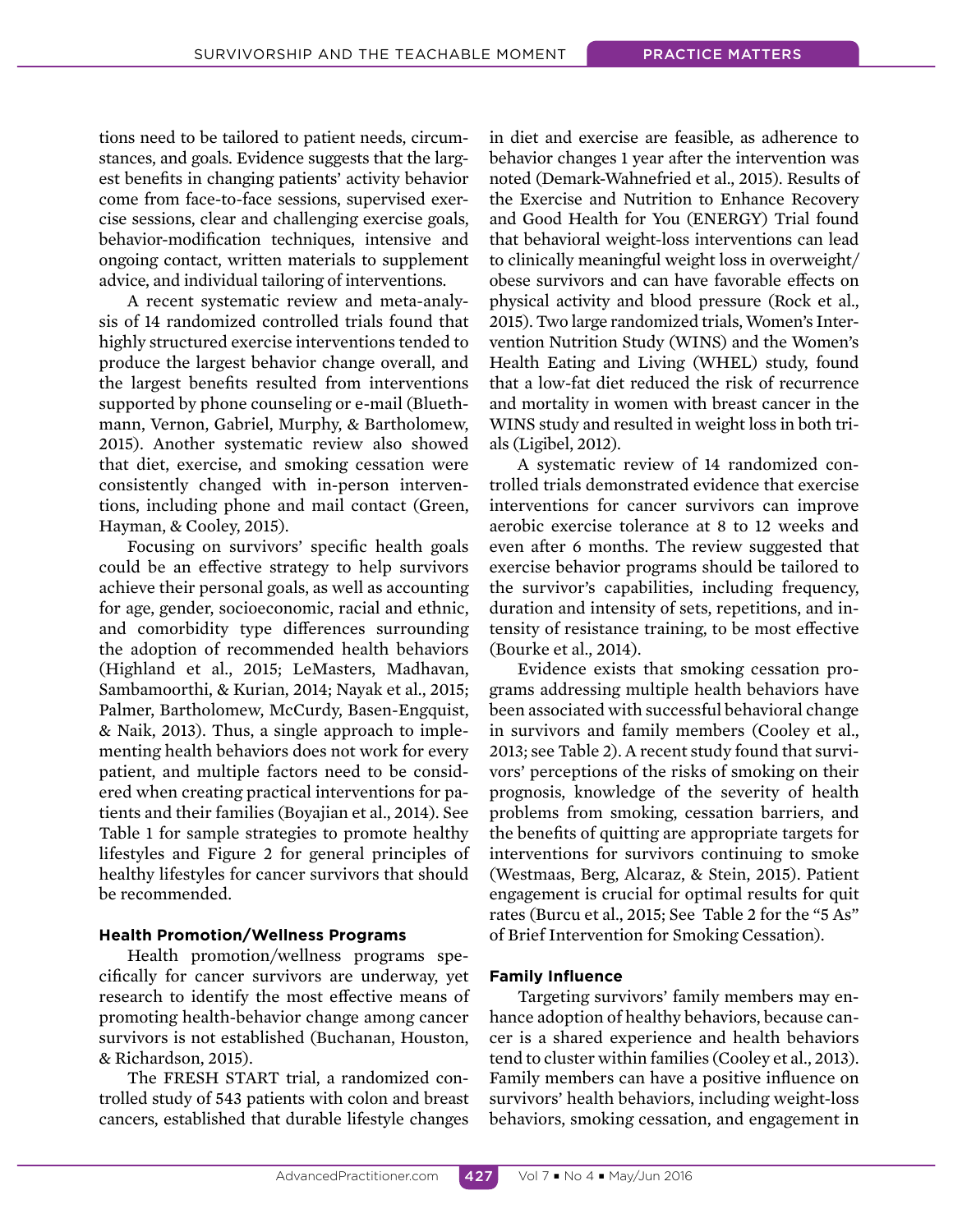| Step <sup>a</sup> | <b>Weight control</b>                                                                                                                                                                                                                                                                                                                                                                                                                                                                                                                                                  | Diet quality                                                                                                                                                                                                                                                                                                                                                                                                                                                                                                                                                                                                                                                                                                                           | <b>Physical activity</b>                                                                                                                                                                                                                                                                                                                                                                                          |
|-------------------|------------------------------------------------------------------------------------------------------------------------------------------------------------------------------------------------------------------------------------------------------------------------------------------------------------------------------------------------------------------------------------------------------------------------------------------------------------------------------------------------------------------------------------------------------------------------|----------------------------------------------------------------------------------------------------------------------------------------------------------------------------------------------------------------------------------------------------------------------------------------------------------------------------------------------------------------------------------------------------------------------------------------------------------------------------------------------------------------------------------------------------------------------------------------------------------------------------------------------------------------------------------------------------------------------------------------|-------------------------------------------------------------------------------------------------------------------------------------------------------------------------------------------------------------------------------------------------------------------------------------------------------------------------------------------------------------------------------------------------------------------|
| Ask               | Have you tried to lose weight recently? (Ask<br>only if overweight or obese)                                                                                                                                                                                                                                                                                                                                                                                                                                                                                           | a) How many servings of vegetables and fruit<br>do you eat each day?                                                                                                                                                                                                                                                                                                                                                                                                                                                                                                                                                                                                                                                                   | On average, how many minutes per week<br>do you do aerobic (or cardio) exercise? How                                                                                                                                                                                                                                                                                                                              |
|                   |                                                                                                                                                                                                                                                                                                                                                                                                                                                                                                                                                                        | b) How many servings of red and processed<br>meats do you eat each week?                                                                                                                                                                                                                                                                                                                                                                                                                                                                                                                                                                                                                                                               | many times a week do you do strengthening<br>exercises? How many hours per day do you<br>spend sitting or watching TV?                                                                                                                                                                                                                                                                                            |
|                   |                                                                                                                                                                                                                                                                                                                                                                                                                                                                                                                                                                        | c) Do you eat white or whole-grain breads and<br>cereals?                                                                                                                                                                                                                                                                                                                                                                                                                                                                                                                                                                                                                                                                              |                                                                                                                                                                                                                                                                                                                                                                                                                   |
|                   |                                                                                                                                                                                                                                                                                                                                                                                                                                                                                                                                                                        | d) What dietary supplements do you use?                                                                                                                                                                                                                                                                                                                                                                                                                                                                                                                                                                                                                                                                                                |                                                                                                                                                                                                                                                                                                                                                                                                                   |
| <b>Advise</b>     | This chart (show BMI chart) is used to graph<br>people's height and weight to determine<br>whether they are overweight or obese. You<br>can see here that you are <overweight <br="">obese&gt;. That is of concern to me, since I am<br/>providing you with cancer treatment that is<br/>aimed at prolonging your life. But, if you are<br/><overweight obese="">, you may be at greater<br/>risk for complications that occur later on<br/>(lymphedema, heart disease, diabetes, etc).<br/>Therefore, it is important that you lose weight.</overweight></overweight> | Positively reinforce patients if their answers<br>are: a) 5 or more servings; b) 2 or more<br>servings; c) whole grain; and d) dietary<br>supplement use is minimal or used to treat a<br>deficiency condition, such as osteoporosis or<br>anemia (not an excessive dose, ie, within 100%<br>of daily values)<br>If the answers differ, advise that they should<br>be consuming a plant-based diet in which they<br>eat at least 5 servings of vegetables and fruit<br>per day and no more than 2 servings of red<br>or processed meat per week and that they<br>should eat whole-grain products instead of<br>refined products; moreover, they are to rely on<br>their diets, rather than supplements, to provide<br>needed nutrients | Positively reinforce patients if they do aerobic<br>exercise at least 150 minutes a week or strength<br>training exercises at least twice a week. If not,<br>advise that they should strive to do so.<br>Refer to a trained exercise professional for<br>help in initiating strength training if they have<br>lymphedema, colostomy, or other relevant<br>condition. Encourage patients to reduce sitting<br>time |
| Assess            | Losing weight can be hard, but it is important,<br>and I am sure that you could do it if you tried.<br>Are you ready to lose weight?                                                                                                                                                                                                                                                                                                                                                                                                                                   | Eating a healthy diet is important. Are you<br>willing to make a few changes?                                                                                                                                                                                                                                                                                                                                                                                                                                                                                                                                                                                                                                                          | Regular exercise is important. Are you willing<br>to start?                                                                                                                                                                                                                                                                                                                                                       |
|                   | If yes, "Great! Let me give you this brochure<br>(see resource list), which will help get you on<br>your wav."<br>Use tips from Assist and Arrange (below)                                                                                                                                                                                                                                                                                                                                                                                                             | If yes, "Great! Let me give you this brochure<br>(see resource list), which will help get you on<br>vour way."<br>Use tips from Assist and Arrange (below)                                                                                                                                                                                                                                                                                                                                                                                                                                                                                                                                                                             | If yes, "Great! Let me give you this brochure<br>(see resource list), which will help get you on<br>vour way."<br>Use tips from Assist and Arrange (below)                                                                                                                                                                                                                                                        |
|                   | If no, "OK, but the next time we meet, I will<br>ask again; in the meantime, I want you to read<br>this brochure and just try to do (choose one<br>strategy from Assist items 2 through 5 below)"                                                                                                                                                                                                                                                                                                                                                                      | If no, "OK, but the next time we meet, I will<br>ask again; in the meantime, I want you to read<br>this brochure and just try to do (choose one<br>strategy from Assist items 2 through 5 below)."                                                                                                                                                                                                                                                                                                                                                                                                                                                                                                                                     | If no, "OK, but the next time we meet, I will<br>ask again; in the meantime, I want you to read<br>this brochure and just try to do (choose one<br>strategy from Assist items 2 through 5 below)."                                                                                                                                                                                                                |
| Assist            | 1) Set a start date: "Although it would be good<br>to start right away, it is more important to get<br>a good solid start than a fast start; think about<br>any special events in the next week or 2, and<br>give yourself time to buy foods that make it<br>easier to diet lots of raw vegetables and<br>other low-calorie foods; look at the calendar-<br>When can you start?"                                                                                                                                                                                       | 1) Over the next week, and at every time you<br>eat, ask the question, "Am I making food<br>choices that are healthy?"                                                                                                                                                                                                                                                                                                                                                                                                                                                                                                                                                                                                                 | 1) Set a start date: "It's important to get more<br>physical activity, and walking works for most<br>people. What sort of exercise works best for<br>you-When can you start?" (If interested in<br>strength training, consider referral to trained<br>exercise professional for assistance in proper<br>form and correct choice of exercises.)                                                                    |
|                   | 2) Incremental change: The journey to weight<br>loss goes one step at a time, and even small<br>changes in your diet can make a big difference<br>on the scale over time, e.g., substituting diet<br>soft drinks or water for regular soft drinks,<br>using milk and sweetener in coffee or tea<br>instead of cream (creamer) and sugar                                                                                                                                                                                                                                | 2) Incremental change: Small changes over<br>time can make a big difference in diet quality,<br>e.g., substituting whole-grain bread, like<br>whole wheat, rye, or pumpernickel, for white<br>bread; eating brown rice or whole-grain pasta<br>instead of white rice or pasta; or snacking on<br>baby carrots, celery sticks, radishes, or cherry<br>tomatoes instead of other things                                                                                                                                                                                                                                                                                                                                                  | 2) Incremental change: Start slowly and then<br>build up, e.g., start with 10 minutes of walking<br>or other exercise every day, then add 5 minutes<br>a day the following week, and so on                                                                                                                                                                                                                        |
|                   | 3) Environmental control examples: Refrain<br>from bringing tempting foods into the home<br>or workplace, store all food in the pantry or<br>refrigerator (rid the home or office of candy<br>dishes), and limit eating out to at most once a<br>week                                                                                                                                                                                                                                                                                                                  | 3) Environmental control examples: Make a<br>point to read the label and purchase fresh and<br>dried fruit for dessert instead of cookies and<br>cakes                                                                                                                                                                                                                                                                                                                                                                                                                                                                                                                                                                                 | 3) Environmental control examples: Take the<br>stairs instead of the elevator; park in more<br>distant spaces and walk in; and walk or bicycle<br>to places that are less than a mile away                                                                                                                                                                                                                        |
|                   | 4) Situational control examples: Plate food at<br>the stove (no serving dishes at the table); and<br>put down your fork or spoon between bites<br>and savor the flavors                                                                                                                                                                                                                                                                                                                                                                                                | 4) Situational control examples: Order<br>vegetables or salads instead of potatoes when<br>dining out; bring healthy foods to potlucks and<br>parties instead of chips and baked goods; and<br>make a point always to include a vegetable,<br>fruit, nuts, or whole grains when eating a meal<br>or snack                                                                                                                                                                                                                                                                                                                                                                                                                              | 4) Situational control examples: Make a point<br>to stand up during TV commercials and move<br>around; and have an exercise buddy (social<br>support) who will accompany you on walks                                                                                                                                                                                                                             |
|                   | 5) Self-monitoring: a) Weigh once a day<br>and record it on a calendar; b) Before eating<br>anything, record it on paper or use a web-<br>based program (see resource list)                                                                                                                                                                                                                                                                                                                                                                                            | 5) Self-monitoring: Track the number of<br>servings of fruits and vegetables you eat on a<br>daily basis; record it on a calendar                                                                                                                                                                                                                                                                                                                                                                                                                                                                                                                                                                                                      | 5) Self-monitoring: a) Track the number of<br>minutes you exercise each day and record it on<br>a calendar; b) wear a pedometer and track the<br>number of steps you take each day, record it on<br>a calendar, and gradually work toward a goal of<br>10,000 steps per day                                                                                                                                       |
| Arrange           | Refer to primary care provider<br>Refer to registered dietitian<br>Refer to certified exercise professional, e.g., physiatrist, physical therapist, exercise physiologist                                                                                                                                                                                                                                                                                                                                                                                              |                                                                                                                                                                                                                                                                                                                                                                                                                                                                                                                                                                                                                                                                                                                                        |                                                                                                                                                                                                                                                                                                                                                                                                                   |

*Note.* ªSteps set in bold text (Ask, Advise, and Arrange) are key points of action for the clinician. Adapted from Five Major Steps to Intervention (The "5<br>As"; 2012). Information from Demark-Wahnefried et al. (2015). BM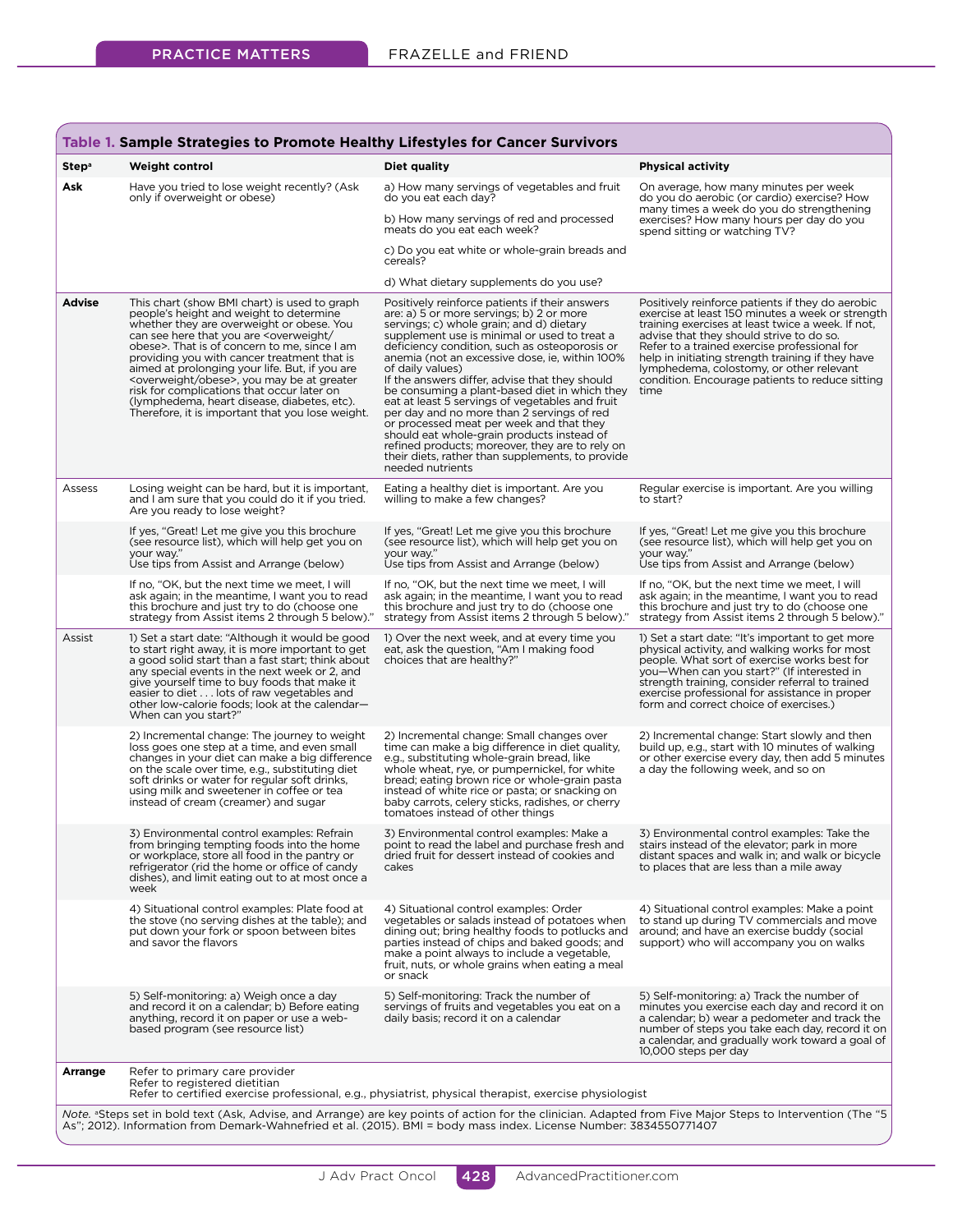

**Figure 2.** Reproduced with permission from the NCCN Clinical Practice Guidelines in Oncology (NCCN Guidelines®) for Healthy Lifestyles Version 1.2016. © 2016 National Comprehensive Cancer Network, Inc. All rights reserved. The NCCN Guidelines® and illustrations herein may not be reproduced in any form for any purpose without the express written permission of the NCCN. To view the most recent and complete version of the NCCN Guidelines, go online to NCCN.org. NATIONAL COMPREHENSIVE CANCER NETWORK®, NCCN®, NCCN GUIDELINES®, and all other NCCN Content are trademarks owned by the National Comprehensive Cancer Network, Inc.

physical activity (Mazanec et al., 2015). In addition, positive behavior change in one spouse has been observed to create similar change in the other (Mazanec et al., 2015). Thus, survivorship is an opportunity to increase awareness, perceptions of vulnerability to cancer, and receptivity to cancer risk–reducing behaviors for cancer survivors and their families (Breitkopf et al., 2013).

#### **AP Involvement**

Promoting positive health behaviors, including lifestyle changes, can minimize recurrence and health risks associated with chronic disease (Low et al., 2014). The power of suggestion by healthcare providers regarding lifestyle changes, including exercise and diet, has been underscored, and it has been documented that patients are much more likely to engage in healthy behaviors if they are recommended by a provider (Rock et al., 2012).

One study found that a physician's simple recommendation to exercise after cancer treatment resulted in a significant improvement in the number of hours the patient exercised per week (Demark-Wahnefried et al., 2015). Thus, involvement by APs is essential for promoting and overseeing healthy lifestyle adaptations.

Oncologists and APs know there is evidence linking lifestyle behaviors to cancer recurrence, yet one study found that cancer specialists do not always emphasize health-promotion behaviors, unless the evidence is substantial (Coa et al., 2015). On the other hand, primary care providers view health promotion as being important to all patients (Coa et al., 2015). Therefore, as evidence grows regarding favorable lifestyle changes and cancer recurrence/prognosis, it is important that this information is communicated to oncology specialists, primary care providers, and APs.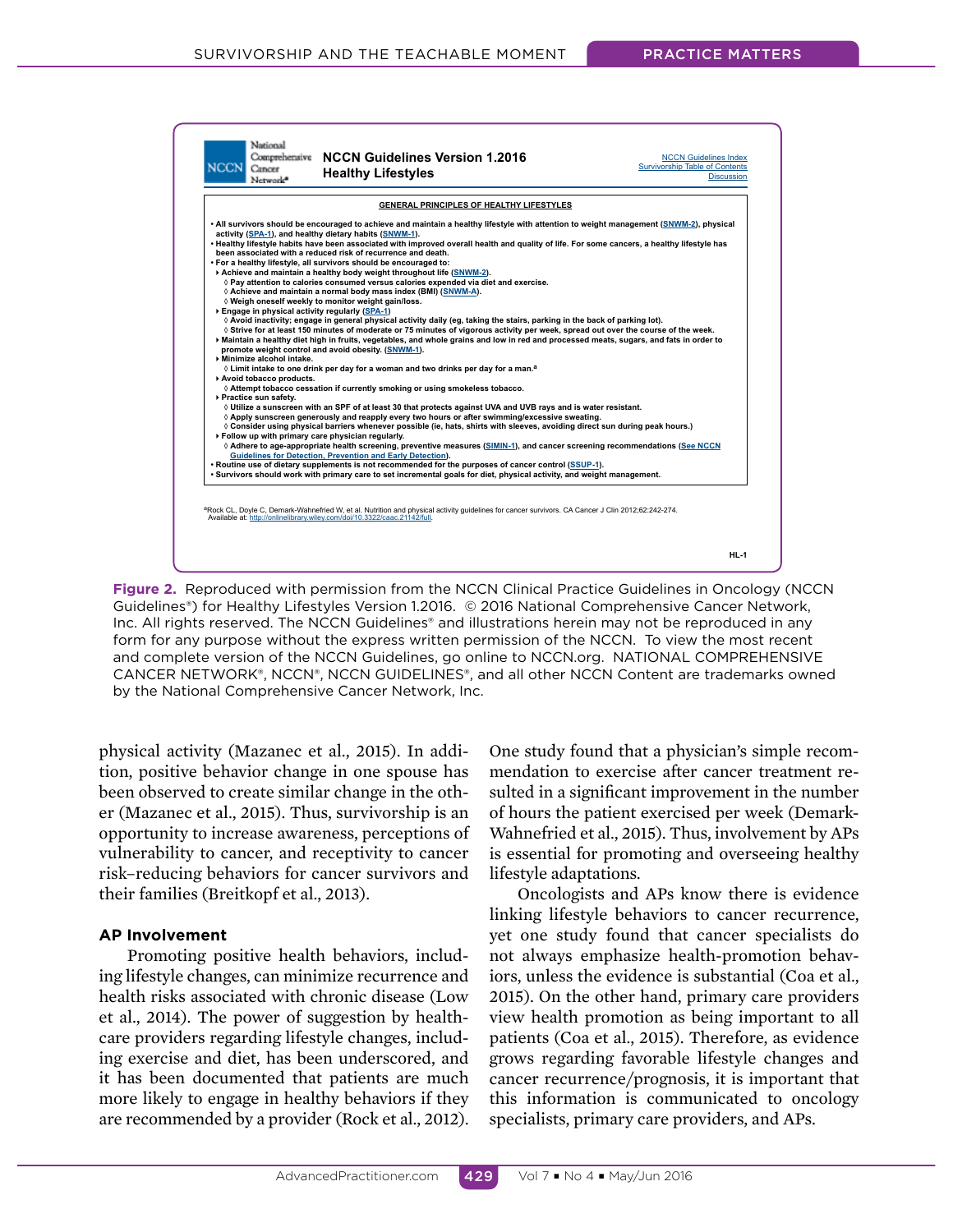| Table 2. The "5 As" of Brief Intervention for<br><b>Smoking Cessation</b> |                                                                                                                                                    |  |
|---------------------------------------------------------------------------|----------------------------------------------------------------------------------------------------------------------------------------------------|--|
| Ask about tobacco use                                                     | Identify and document<br>tobacco use status for every<br>patient at every visit                                                                    |  |
| Advise to quit                                                            | In a clear, strong, and<br>personalized manner, advise<br>every tobacco user to quit                                                               |  |
| Assess willingness to<br>make a quit attempt                              | Assess tobacco user's<br>willingness to make a quit<br>attempt                                                                                     |  |
| Assist in a quit attempt                                                  | For the patient willing to<br>make a quit attempt, assist<br>with a quit attempt (e.g.,<br>arrange counseling, prescribe<br>pharmacotherapy, etc.) |  |
| Arrange follow-up                                                         | Schedule follow-up contact,<br>preferably within the first<br>week after the quit date                                                             |  |

Lastly, from an economic perspective, motivating survivors and their family members to adhere to positive health behaviors is cost-free to endorse and monitor. Where value is lacking in intensive surveillance for recurrence, real value could be added to survivorship care by monitoring and reinforcing health behaviors for survivors and their families (Beck & Mooney, 2015).

# **CARE COLLABORATION**

Primary care providers and oncology specialists have been identified as providers of wellness care and specialized cancer care, respectively (Hebdon, Fahnestock, & McComb, 2015). However, collaboration by both is variable due to the fragmented nature of the health-care system and challenges with rolling out systems such as the survivorship care plan (SCP; Furlow, 2015; Ganz, 2011). A systematic review noted that care continuity is a common theme among survivors, and increased coordination and clarity of provider roles are needed to efectively monitor survivors' health behaviors post treatment (Hebdon et al., 2015). The SCP can serve as a vehicle for survivors to focus on healthy lifestyles and coordinate communication between providers.

The American College of Surgeons, Commission on Cancer, developed a SCP standard (Standard 3.3) that requires accredited cancer centers "to develop and implement a process to disseminate a treatment summary and follow-up plan to patients who have completed cancer treatment" (American College of Surgeons, 2016). This standard was implemented in January 2015, and by the end of 2016, at least 25% of eligible patients who have completed treatment must be provided with a SCP by accredited centers. Specifically, survivors should work with primary care providers to set goals for diet, physical activity, and weight management (NCCN, 2015b).

# **IMPLICATIONS FOR APs**

Advanced practitioners can ease the transition for survivors and their family members from active treatment to follow-up care (Hebdon et al., 2015). There are promising data for APs managing care of survivors and their families. A study of 759 survivors of breast cancer found that survivorship visits with an oncology advanced practice nurse (APN) correlated with more discussions of lifestyle modifications when compared with visits by oncologists or primary care physicians, but they all had comparable screening rates (Kenison, Silverman, Sustin, & Thompson, 2014). Advanced practitioners should focus on survivors' and family members' goals for healthy lifestyle behaviors and consider diferences in individual needs and identified disparities in health behaviors when creating health-promotion interventions. Structured evidence-based interventions that are tailored to survivors and their family should be offered with adequate follow-up to ensure adherence (see Tables 1 and 2, and Figure 2).

# **CONCLUSION**

More well-designed, large, randomized, and controlled intervention trials are needed to test the direct impact of physical activity, weight management, dietary interventions, and smoking cessation on the quantity and quality of life of cancer survivors. Nonetheless, now is the time to bring health promotion into cancer survivorship practice. The general consensus is that healthy survivorship has the greatest impact when multiple risk-reduction behaviors work in synergy. Thus, more research needs to be conducted to better understand successful multiple behavioral riskreduction interventions that facilitate sustainable lifestyle changes in both survivors and family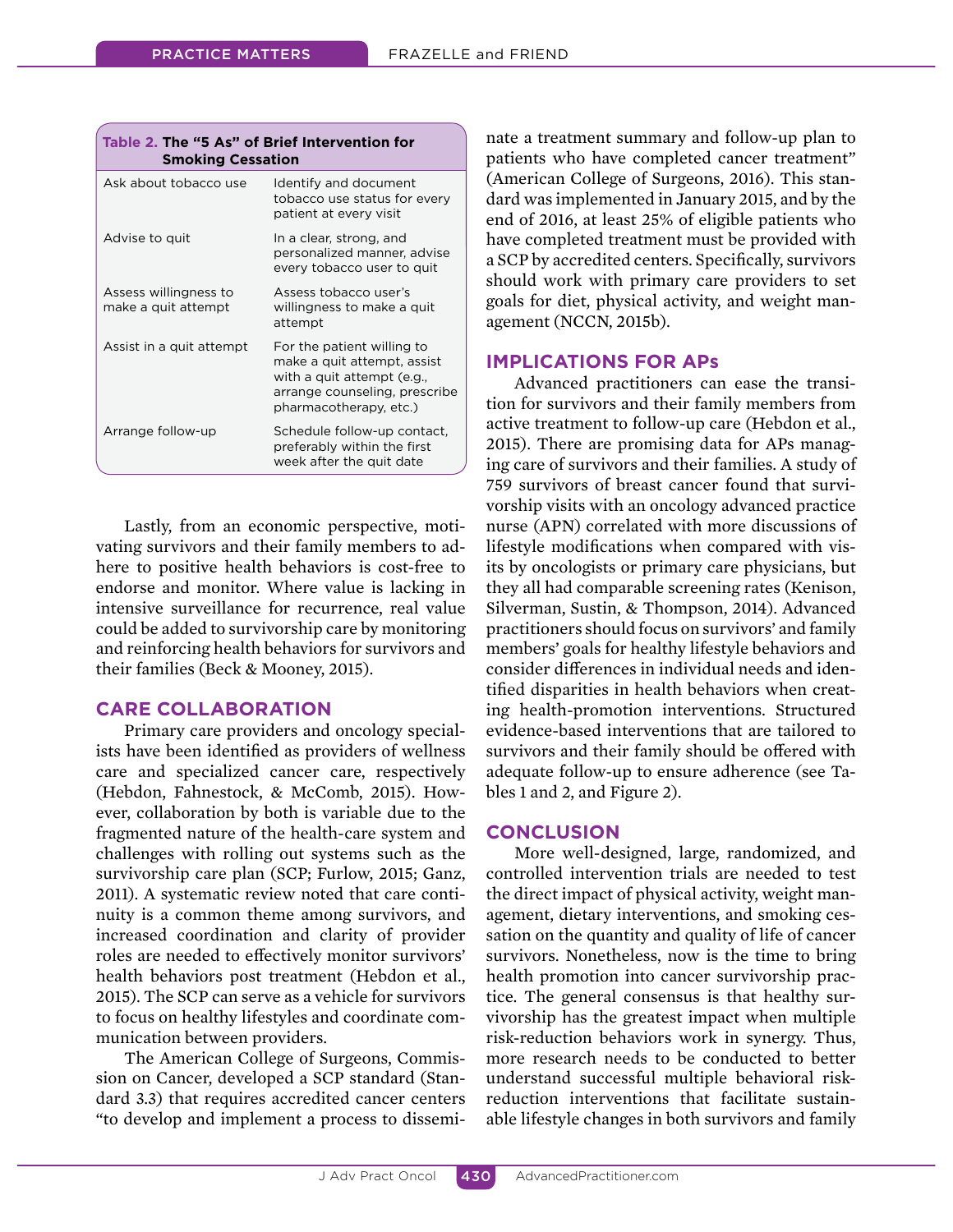members over time. We have a poor understanding of how to efectively encourage survivors to meet exercise and dietary guidelines, so further research is needed to investigate diet and physical activity intervention details. Lastly, addressing the needs of family members of survivors and how family-based health-promotion strategies afect survivors' health is understudied and an important area for further research as well. Survivors, their families, and the survivors' APs will all benefit from more evidence-based research on how best to promote and maintain healthy lifestyles in cancer survivors.

The cancer trajectory is a life-changing event for patients and their families. The posttreatment transition ofers an opportune time for survivors to seriously contemplate making lifestyle changes that have potential to decrease recurrence, primary/secondary cancers, and chronic disease. Provider recommendations and follow-up of healthpromoting behaviors are key during this time to increase engagement and monitor adherence. Health promotion/wellness programs should be ofered to patients, and evidence suggests that patient-family interventions may be even more successful. Survivors' and families' health-promotion goals should be assessed and recommendations individualized based on specific needs and healthpromotion goals. Tailored interventions for survivors, based on age, gender, socioeconomic status, ethnic and racial diferences, and comorbidity type, may be most efective when accounting for factors that impact health promotion engagement and adherence. Although such individualized plans would have an economic cost, the long-term savings of preventing cancer recurrence, other cancers, and comorbidities would be substantial.

In addition, highly structured evidence-based interventions with strong follow-up and patientprovider communication through in-person visits, phone calls, and e-mails should be implemented to enhance outcomes. Better collaboration between oncology and primary care providers is also necessary to improve the continuity of care and communication of survivor and family healthpromotion goals. Advanced practitioners are well suited to provide survivorship care and bridge the gap between oncology and primary care providers. Lastly, evidence-based research regarding successful health-promotion interventions, including SCPs, and cancer recurrence needs to be dispersed among oncology, primary care physicians, and APs to increase health-promotion discussions with survivors. Treatment success is a short-term victory if patients die from recurrence, secondary malignancy, or chronic disease. Thus, optimizing the teachable moment for health promotion through successful interventions is a key to overall survival.  $\bullet$ 

#### **Disclosure**

The authors have no potential conflicts of interest to disclose.

#### **References**

- Albini, A., Tosetti, F., Li, V. W., Noonan, D. M., & Li, W. W. (2012). Cancer prevention by targeting angiogenesis. *Nature Reviews Clinical Oncology, 9*(9), 498–509.http:// dx.doi.org/10.1038/nrclinonc.2012.120
- American Cancer Society. (2012). American Cancer Society Guidelines on nutrition and physical activity for cancer prevention. Retrieved from http://www.cancer.org/acs/ groups/cid/documents/webcontent/002577-pdf.pdf.
- American Cancer Society. (2014). Cancer treatment and survivorship facts & figures 2014-2015. Atlanta, GA: American Cancer Society.
- American Cancer Society. (2016). Guide to quitting smoking. Retrieved from http://www.cancer.org/healthy/stayawayfromtobacco/guidetoquittingsmoking/index
- American College of Surgeons. (2016). Cancer program standards: Ensuring patient-centered care. Retrieved from https://www.facs.org/~/media/files/quality%20programs/cancer/coc/2016%20coc%20standards%20manual\_interactive%20pdf.ashx
- American Institute for Cancer Research. (2015). Estimating preventability. Retrieved from http://www.aicr.org/research/research\_science\_policy\_report.html
- American Society of Clinical Oncology. (2015). Coverage & reimbursement for survivorship care services. Retrieved from http://www.asco.org/practice-research/coveragereimbursement-survivorship-care-services
- Beasley, J. M., Newcomb, P. A., Trentham-Dietz, A., Hampton, J. M., Bersch, A. J., Passarelli, M. N.,…Willet, W. C. (2010). Post-diagnosis dietary factors and survival after invasive breast cancer. *Breast Cancer Research and Treatment, 128*, 229–236. http://dx.doi.org/10.1007/s10549- 010-1323-z
- Beck, A. C., & Mooney, K. (2015). Caring for the life you saved. *Oncology Journal, 29*(4), 240–248.
- Bell, K. (2012). Remaking the self: Trauma, teachable moments, and the biopolitics of cancer survivorship. *Culture, Medicine, and Psychology, 36*(4), 584–600. http:// dx.doi.org/10.1007/s11013-012-9276-9
- Berry, N. M., Miller, M. D., Woodman, R. J., Coveney, J., Dollman, J, Mackenzie, C. R., & Koczwara, B. (2014). Differences in chronic conditions and lifestyle behavior between people with a history of cancer and matched controls. *Medical Journal of Australia, 201*(2), 96–100. http://dx.doi.org/10.5694/mja13.10701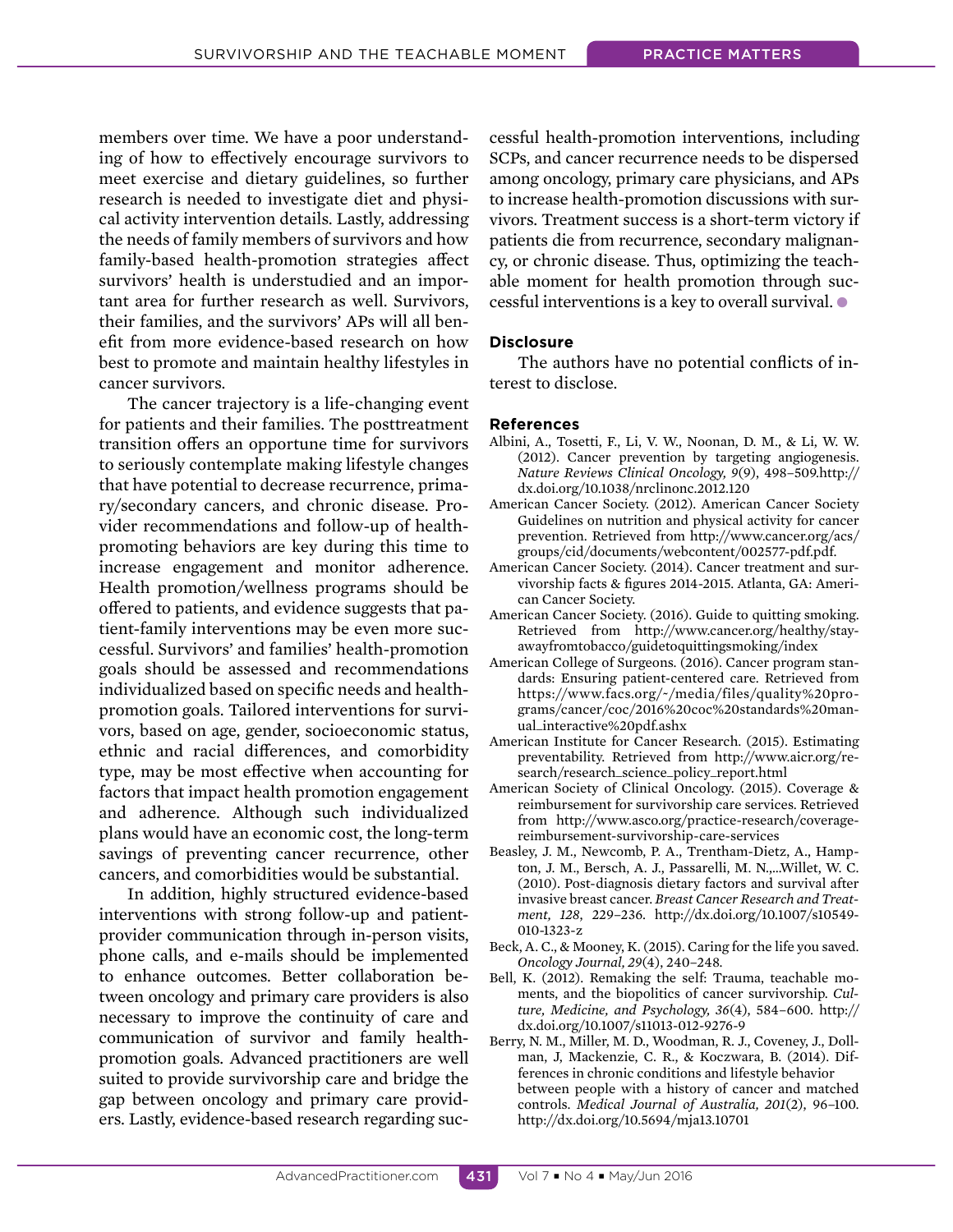- Bluethmann, S. M., Vernon, S. W., Gabriel, K. P., Murphy, C. C., & Bartholomew, L. K. (2015). Taking the next step: A systematic review and meta-analysis of physical activity and behavior change interventions in recent post-treatment breast cancer survivors. *Breast Cancer Research and Treatment, 149*, 331–342. http://dx.doi.org/10.1007/ s10549-014-3255-5
- Bourke, L., Homer, K. E., Thaha, M. A., Steed, L., Rosario, D. J., Robb, K. A.,…Taylor, S. J. C. (2014). Interventions to improve exercise behavior in sedentary people living with and beyond cancer: A systematic review. *British Journal of Cancer, 110*, 831–841. http://dx.doi.org/10.1038/ bjc.2013.750
- Boyajian, R. N., Grose, A., Grenon, N., Roper, K., Sommer, K., Walsh, M.,…Nekhlyudov, L. (2014). Desired elements and timing of cancer survivorship care: One approach may not fit all. *Journal of Oncology Practice, 10*(5), e293– e298. http://dx.doi.org/10.1200/JOP.2013.001192
- Breitkopf, C. R., Asiedu, G. B., Egginton, J., Sinicrope, P., Opyrchal, S. M. L., Howell, L. A.,…Boardman, L. (2013). An investigation of the colorectal cancer experience and receptivity to family-based cancer prevention programs. *Supportive Care in Cancer, 22*(9), 2517–2525. http:// dx.doi.org/10.1007/s00520-014-2245-9
- Buchanan, N. D., Houston, K. A., & Richardson, L. C. (2015). The essential role of public health in preventing disease, prolonging life, and promoting health of cancer survivors. *American Journal of Preventive Medicine, 49*(6), S467– S469. http://dx.doi.org/10.1016/j.amepre.2015.08.006
- Burcu, M., Steinberger, E. K., & Sorkin, J. D. (2015). Health care access and smoking cessation among cancer survivors: Implications for the Afordable Care Act and survivorship care. *Journal of Cancer Survivorship, 10*, 1–10. http://dx.doi.org/10.1007/s11764-015-0446-y
- Coa, K. L., Smith, K. C., Klassen, A. C., Caulfield, L. E., Helzlsouer, K., Peairs, K., & Shockney, L. (2015). Capitalizing on the 'teachable moment' to promote healthy dietary changes among cancer survivors: The perspectives of health care providers. *Supportive Care in Cancer, 23*, 679–686. http://dx.doi.org/10.1007/s00520-014-2412-z
- Cooley, M. E., Finn, K. T., Wang, Q., Roper, K., Morones, S., Shi, L.,…Hayman, L. L. (2013). Health behaviors, readiness to change, and interest in health promotion programs among smokers with lung cancer and their family members: A pilot study. *Journal of Cancer Nursing, 36*(2), 145– 154. http://dx.doi.org/10.1097/NCC.0b013e31825e4359
- Courneya, K. S. (2015). Physical activity: Interventions and practical considerations [Educational Session]. Presented at the 51st Annual Meeting of the American Society of Clinical Oncology.
- Demark-Wahnefried, W., Rogers, L. Q., Alfano, C. M., Thompson, C. A., Courneya, K. S., Meyerhardt, J. A.,…Ligibel, J. A. (2015). Practical clinical interventions for diet, physical activity, and weight control in cancer survivors. *CA: A Cancer Journal for Clinicians, 65*(3), 167–189. http:// dx.doi.org/10.3322/caac.21265
- Edgington, A., & Morgan, M. A. (2011). Looking beyond recurrence: Comorbidities in cancer survivors. *Clinical Journal of Oncology Nursing, 15*(1), E3–E12. http://dx.doi. org/10.1188/11.CJON.E3-E12
- Five Major Steps to Intervention (The "5 A's"). (2012). Retrieved from http://www.ahrq.gov/professionals/ clinicians-providers/guidelines-recommendations/

tobacco/5steps.html

- Furlow, B. (2015). Survivorship care plans: The shift back to primary care. *Oncology Nurse Advisor*, 37–39.
- Ganz, P. A. (2011). Q&A: The 'three Ps' of cancer survivorship care. *BioMed Central Medicine, 9*(14), 1–3. http://dx.doi. org/10.1186/1741-7015-9-14
- Green, A. C., Hayman, L. L., & Cooley, M. E. (2015). Multiple health behavior change in adults with or at risk for cancer: A systematic review. *American Journal of Health Behavior, 39*(3), 380–394. http://dx.doi.org/10.5993/AJHB.39.3.11
- Hebdon, M., Fahnestock, O., & McComb, S. (2015). Shared mental models of provider roles in cancer survivorship care. *Journal of the Advanced Practitioner in Oncology, 6*(4), 337–348. http://dx.doi.org/10.6004/jadpro.2015.6.4.4
- Highland, K. B., Hurtado-de-Mendoza, A., Stanton, C. A., Dash, C., & Sheppard, V. B. (2015). Risk-reduction opportunities in breast cancer survivors: Capitalizing on teachable moments. *Supportive Care in Cancer, 23*, 933– 941. http://dx.doi.org/10.1007/s00520-014-2441-7
- Institute of Medicine. (2006). *From cancer patient to cancer survivor: Lost in transition*. Washingtion, DC: National Academy of Sciences.
- Institute of Medicine. (2013). *Delivering high-quality cancer care: Charting a new course for a system in crisis report brief*. Washington, DC: National Academy of Sciences.
- James-Martin, G., Koczwara, B., Smith, E. L., & Miller, M. D. (2014). Information needs of cancer patients and survivors regarding diet, exercise, and weight management: A qualitative study. *European Journal of Cancer Care, 23*(3), 340–348. http://dx.doi.org/10.1111/ecc.12159
- Kaplan, B. W. (2015). The unmet needs of cancer survivors: Quantifying the long-term efects of cancer. *Oncology Nurse Advisor*, 39–42.
- Karam-Hage, M., Cinciripini, P. M., & Gritz, E. R. (2014). Tobacco use and cessation for cancer survivors: An overview for clinicians. *CA: A Cancer Journal for Clinicians, 64*, 272–290. http://dx.doi.org/10.3322/caac.21231
- Kenison, T. C., Silverman, P., Sustin, M., & Thompson, C. L. (2014). Diference between nurse practitioners and physician care providers on rates of secondary cancer screening and discussion of lifestyle changes among breast survivors. *Journal of Cancer Survivorship, 9*(2), 223–229. http://dx.doi.org/10.1007/s11764-014-0405-z
- Kim, H., Kim, M. H., Park, Y. S., Shin, J. Y., & Song, Y. M. (2015). Factors that predict persistent smoking of cancer survivors. *Journal of Korean Academy of Medical Sciences, 7*, 853–859. http://dx.doi.org/10.3346/jkms.2015.30.7.853
- Kroenke, C. H., Kwan, M. L., Sweeney, C., Castillo, A., & Caan, B. J. (2013). High-and low-fat dairy intake, recurrence, and mortality after breast cancer diagnosis. *Journal of the National Cancer Institute, 105*(9), 616–623. http:// dx.doi.org/10.1093/jnci/djt027
- Kushi, L. H., Doyle, C., McCullough, M., Rock, C. L., Demark-Wahnefried, W., Bandera, E.V.,…Gansler, T. (2012). American Cancer Society guidelines on nutrition and physical activity for cancer prevention: Reducing the risk of cancer with healthy food choices and physical activity. *CA: A Cancer Journal for Clinicians, 62*, 30–67. http://dx.doi. org/10.3322/caac.20140
- Lanou, A. J., & Svenson, B. (2011). Reduced cancer risk in vegetarians: An analysis of recent reports. *Cancer Management and Research, 3*, 1–8. http://dx.doi.